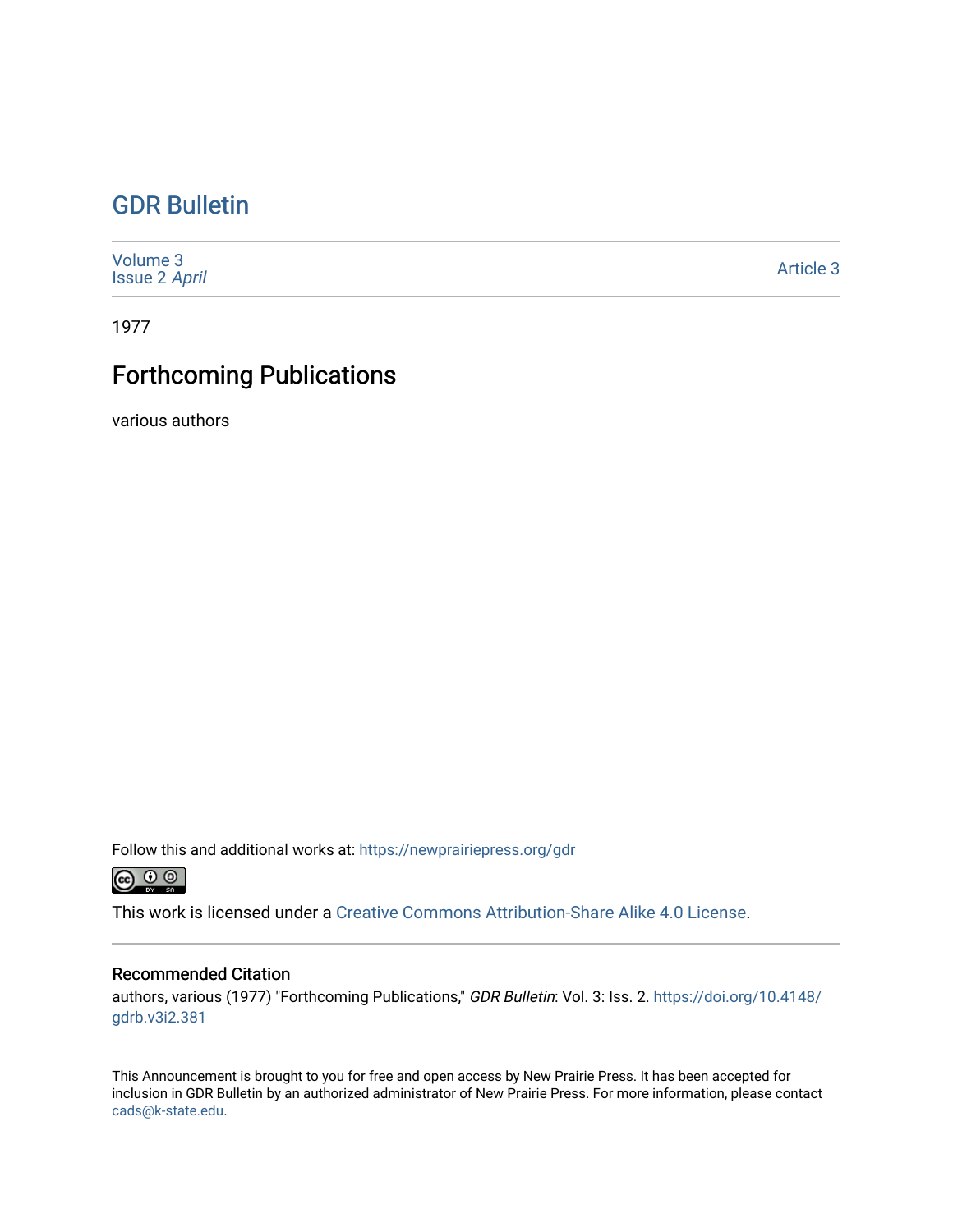### authors: Forthcoming Publications

to  $24$ , 1977. Plans call for a general aession Thursday evening with the principal Colloquium speaker, followed by a reception. On Friday evening the Division of Drama will present Father Uxbridge Wants to Marry written and directed by Professor Frank Gagliano of the West Virginia University faculty, which will be followed by a discussion of the play by actors. director, and audience. Friday and Saturday morning and afternoon will be devoted to sessions on various aspects of contemporary theater, for example: Musical Theater, Theater of the Absurd, Improvisational Theater, The Theater of Cruelty, Folitical Theater, Forms of Contemporary Tragedy, Serio-Comic Farce , Commercial Theater, The Theater of the Sixties, Mime Theater, and New Theatrical Techniques. These sessions are open to participation by teachers and graduate students of other colleges and universities, and papers are now being solicited. If you wish to present a paper, please send a one-page summary by June  $1, 1977$  to Armand E. Singer, Colloquium Director, Department of Foreign Languages, 201 Chitwood Hall, West Virginia University, Morgantown, W.V. 26506.

The finalized program and details of registration, times, local motels, etc. will be sent later in the summer. For a personal copy of this second announcement, please drop us a line expressing your possible interest, whether or not you plan to submit a summary of a paper.

## **TRAVEL AND EXCHANGE**

ART HISTORICAL SEMINAR -. GERMANY (EAST AND WEST)

The Tri-State Consortium on International Education (home campus: Rockland Centre for International Studies, Suffern, N.Y. 10901) conducted an art historical seminar:Germany (East and West) in January 1977. The 13 day tour started in New York on January 13. The cost of  $$ 63<sup>1</sup>$  (plus tuition for 2 academic credits) included: roundtrip New York- Frankfurt - Munich - New York, 13 nights accomodation (double rooms, with continental breakfast) a half-day sightseeing trip of Nunich, all instruction, course work, lectures and visits, travel by motor coach from Frankfurt into and through the GDR to Berlin, and the flight from Berlin to Munich.

As the tneme of the course was German Expressionist Art  $(1907-1914)$ , the tour went to galleries, museums and sites in the GDR, Berlin and Munich relevant to this period. Consideration was also given to German and international historic works and the environment and culture that inspired it.

For further information, please contact: John Murphy, Art Department, Ext. 260, Rockland Centre for International Studies, Ext. 205 or 263

#### **\*\*\*\*\*\*\*\***

#### SCHOLAR EXCHANGE

The International Research and Exchanges Board (110 East Fifty-ninth street, New York,  $N.V.$ 10022) is negotiating with the Ministry of Higher and Specialized Education of the GDR to double the exchange quota for the next two years from the current 20 person-months to  $40$ . The application deadline for the 1978-79 academic year is: November 1, 1977.

# **FORTHCOMING PUBLICATIONS**

Bobrowski, Johannes. Literarisches Klima. Berlin: Union, 1977.

In den Xenien Bobrowskis kommen sein Sinn für Ironie, Satire, Polemik und sein Humor voll zum Zuge. Wie einst die Weimarer Klassiker, zielt auch er mit dem Xenion, dem spöttischen Epigramm, auf Schriftstellerkollegen, Kritiker und Literaturwissenschaftler .

Kant, Hermann. Der Aufenthalt. Berlin: R'itten & Loening, 1977.

Kriegsgefangenschaft, Gefängnis, Wandlung —man meint, das zu kennen. Kant bestätigt: es gab Hunger, Heimweh, Feindseligkeit. Doch das macht nicht Kants dritten Roman aus: Seine nachdenkliche Genauigkeit belegt, wie wenig wir noch immer über diese keineswegs entlegene Zeit und ihre Veränderungsprozesse wissen, wie schwierig und langwierig der Schritt zu neuen Einsichten oder gar Haltungen ist.

Kirsten, Wulf. Der Bleibaum. Gedichte. Berlin: Aufbau, 1977.

Sieben Jahre nach "satzanfang" legt bulf Kirsten seinen neuen Gedichtband vor. Die Zuwachsrate ist beträchtlich: vor allem scheint es, daß die neuen Gedichte stärker "ausgeschrieben"sind, die thematische Erweiterung ist unübersehbar.

Published by New Prairie Press, 1977

1